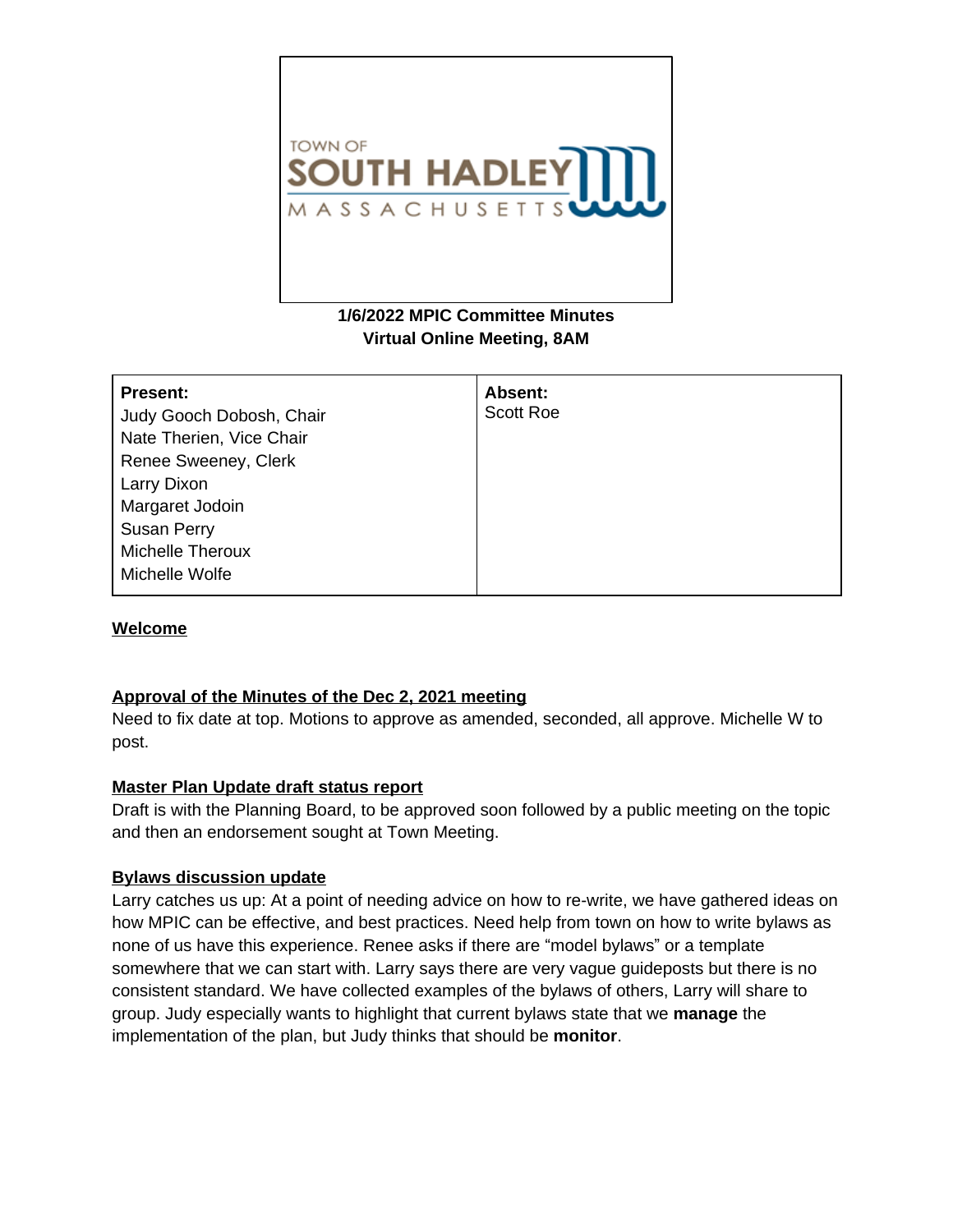Suggested next steps: all look at the materials Larry shared, and for us to have a few recommendations in mind. Can we deal with the accountability question, perhaps the Master Plan Implementation becomes part of Department Heads performance review.

Judy suggests that after the January 18th meeting with the Town Administrator, Planning Board, and Selectboard, the bylaw subcommittee gets together to make recommendations. Nate understands that the Selectboard is leading the agenda/discussion, as it is their meeting. We want to lift up and celebrate some new recent collaborations between entities. We should also note that individual entities are developing their own plan documents, and are they aligned with or part of the larger Master Plan?

Larry suggests we bring our goals/priorities for this year to the meeting: get the new plan approved, address the accountability mechanism, foster the collaborations between entities, improve communications; couch the updates within those goals; and use the feedback to drive bylaw rewrite reccomendations. Try to stay at a broader level rather than getting into the specifics of any one entity update.

## **Meetings with Boards and Committees**

Appropriations – Renee, Michelle W. Renee spoke with Tom Terry. Please remove them from the list of entities assigned to campaign for CPA. (same as last month)

Assessors – Judy met 10/15, they asked where the plan is at as they commented in February. They are trying to digitize some documents, so Judy inquired about an MHC intern and relayed that info to M. Couture, and offered to meet with interested parties in Town Hall to try to develop an internship that would qualify for MHC to subsidize it. (same as last month)

Bike/Walk – Renee, met with them 11/9, their priorities align with their tasks, they had Rebekah Cornell, Conservation Administrator/Planner come to the meeting and spent lots of time looking at map possibilities and updates. (same as last month)

Board of Health/Health Department – Michelle T. and Nate, they were eager to engage and have already been grappling with some Master Plan tasks. They are running up against needing cross-entity cooperation to accomplish their tasks, and expressed some difficulty in tracking progress for things not directly under their purview. Main issue discussed was keeping lead out of school water. (same as last month)

Bylaw Review - Nate waiting to hear back, still has no chair but almost at full membership. (same as last month)

Capital Planning – Michelle W. waiting to hear back, they've been inactive since the spring. (same as last month)

Conservation – Susan, great meeting, feedback that MPIC should keep reminding (same as last month)

Council on Aging – Judy met, working on an application with AARP about Dementia Friendly Community. MPIC will be asked to place a member on a committee related to that. (same as last month)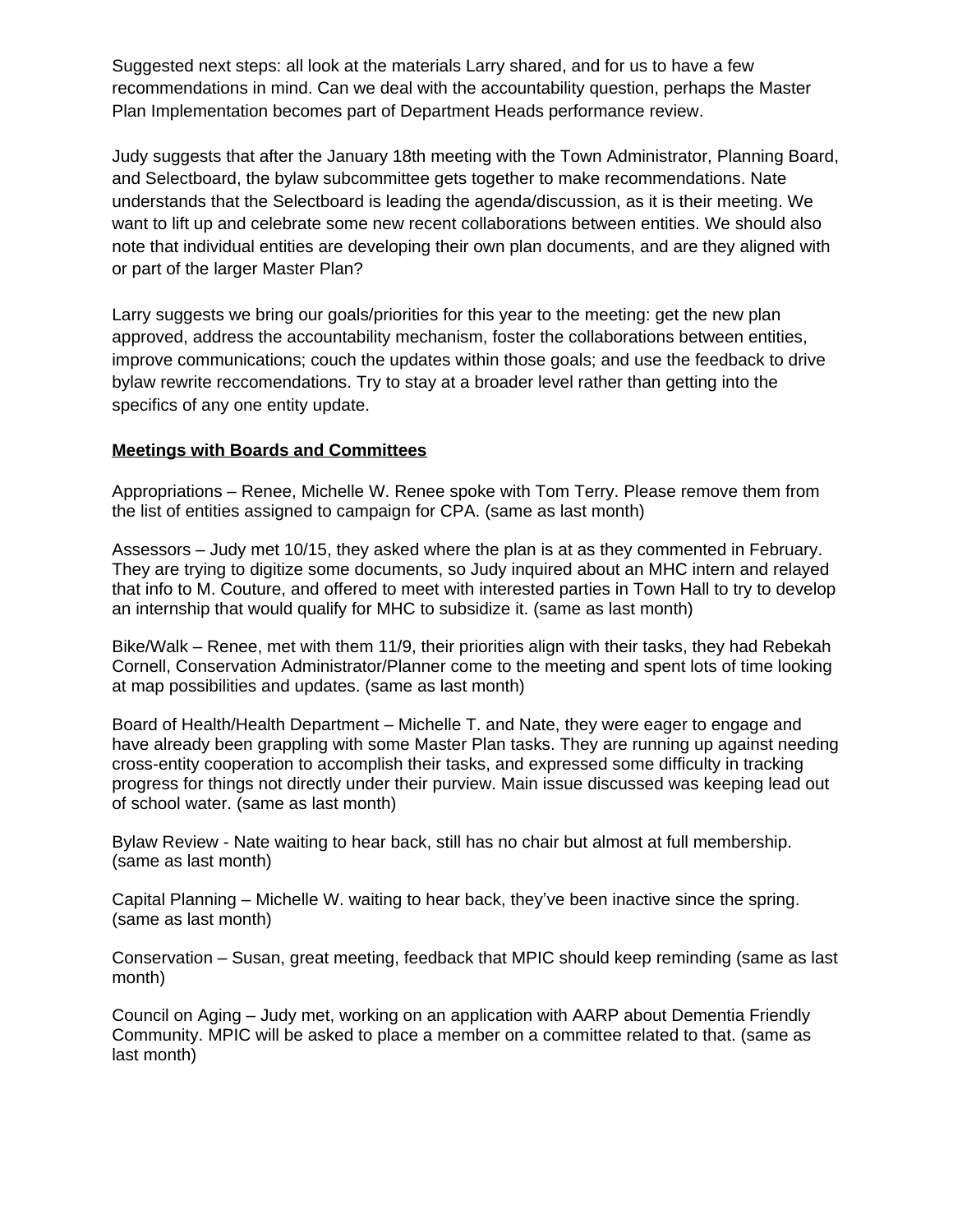Cultural Council - Susan met, major concern was the new plan, because they felt the last plan assigned many tasks to them that were not under their purview. They are not working with Mount Holyoke as well as they'd like to get information, so Susan will reach out to her MHC contacts. (same as last month)

Disabilities – Michelle T. met 10/20, membership is shifting. They aren't assigned as the primary entity on any tasks in the new plan but eager to have a seat at many tables. (same as last month)

FD 1 – Renee, emailed with Jeff Cyr re: water billing, no response from Fire yet (same as last month)

FD 2 – Nate, no updates but they will use bill mailing to promote 202/33 corridor Planning Board meeting (same as last month)

Historical Commission – Nate & Scott, see they are about to meet, Agenda includes developing and inventory of historical sources and sites, and meeting with the Director of the Library. Conflicts with Planning Board so Judy will cover for Nate. (same as last month)

Housing Authority – Judy, no update (same as last month)

Planning -- Anne requested 2010 matrix from Judy, and confirmed all tasks status quo (same as last month)

Police Department – Michelle W. and Margaret, met with Chief Gunderson, emailed Judy (same as last month)

Recreation (undertaken Bike/Walk and Golf) – Renee, Michelle T.; Michelle attended the 11/9 meeting. No outstanding tasks but a good conversation about metrics in the upcoming plan and they are maybe hoping to add some more. Judy notes they have more tasks in the Open Space plan than in the Master Plan, and wonders if we need to pay attention to those other plans, worries about it being overwhelming since many entities have many plans.(same as last month)

**Redevelopment** – Michelle T., met last night with TA Wong, next meeting will be to review something in a grant application that is due mid-Feb. Master Plan was not discussed, but it seems there will be more movement.

Schools – Judy met, they most want MPIC to help with anything related to DEI. (same as last month)

Selectboard, scheduling after Planning Board (same as last month)

SHCTV – Michelle W. met, as more people "cut the cord" funding for SHCTV is going down. They will soon seek other funding, perhaps from the town. Note that if you keep the most Limited Basic cable subscription you will still be supporting them. Talked about MPIC doing a video. (same as last month)

**SHELD** – Judy, met with them in Dec. Fibersonic project within budget and ahead of schedule. Concerned that people think SHELD could do things they are not able to do, like buying electric school buses (they could only install chargers) and other sustainability initiatives. John Hine suggested that each board or commission should have one member responsible for their portion of the Master Plan and the collaborations needed.

SHP Library – Susan, Margaret met, they are working on Strategic Plan (same as last month)